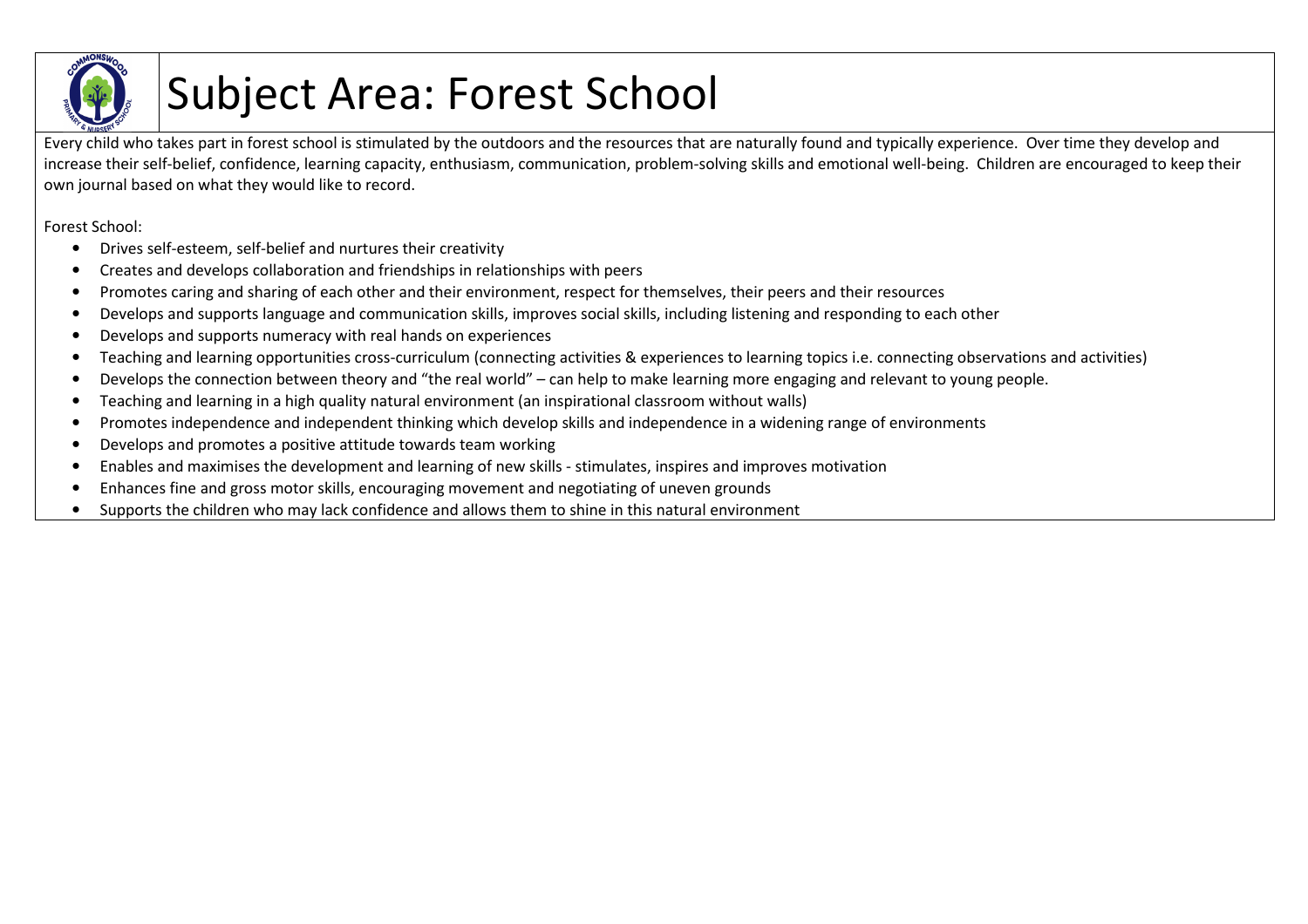| Knowledge/skills<br>progression | <b>Early Years</b>           | Year 1               | Year <sub>2</sub>     | Year 3                | Year 4                | Year 5                       | Year 6                |
|---------------------------------|------------------------------|----------------------|-----------------------|-----------------------|-----------------------|------------------------------|-----------------------|
| Caring for our                  | Different things are         | Different things are | What is natural and   | Our responsibility to | Our responsibility to | Our responsibility to        | Our responsibility to |
| environment                     | found in different           | found in different   | what is not. We       | the natural           | the natural           | care for and                 | care for and          |
|                                 | environments                 | environments         | have a responsibility | environment           | environment           | improve the natural          | improve the natural   |
|                                 |                              |                      | to leave the          |                       |                       | environment                  | environment           |
|                                 | We must take care            | The plants and       | environment as we     | We must be safe       | We must be safe       |                              |                       |
|                                 | of our environments          | animals are          | find it.              | and duty to take      | and duty to take      | We must be safe              | We must be safe       |
|                                 | inside and outside           | welcoming us into    |                       | care for our          | care for our          | and keep others              | and keep others       |
|                                 |                              | their environment    | The plants and        | environment           | environment           | safe in the                  | safe in the           |
|                                 | To know that                 |                      | animals are           |                       |                       | environment                  | environment           |
|                                 | unnatural things             | We must be safe      | welcoming us into     | Bird watching -       | Pond dipping -        |                              |                       |
|                                 | such as plastic do           | and take care for    | their environment     | start to name         | identify pondlife -   | Pondlife-identify            |                       |
|                                 | not belong in the<br>natural | our environment      | We must be safe       | common birds          | discuss habitats      | pondlife and the<br>know the |                       |
|                                 | environment                  | To know that         | and take care for     |                       | Name trees found in   | importance of                |                       |
|                                 |                              | unnatural things     | our environment       |                       | the woodland. Keep    | maintaining stable           |                       |
|                                 | Plant bulbs and              | such as plastic do   |                       |                       | a journal of the      | habits                       |                       |
|                                 | watch them grow              | not belong in the    | To know that          |                       | cycle of pollination  |                              |                       |
|                                 | over time $-$                | natural              | unnatural things      |                       | and to harvest of     |                              |                       |
|                                 | photograph                   | environment          | such as plastic do    |                       | the fruit trees       |                              |                       |
|                                 |                              |                      | not belong in the     |                       |                       |                              |                       |
|                                 |                              | Name stinging        | natural               |                       |                       |                              |                       |
|                                 |                              | nettles, daisies,    | environment           |                       |                       |                              |                       |
|                                 |                              | buttercups, oak      |                       |                       |                       |                              |                       |
|                                 |                              | trees                | Name a growing        |                       |                       |                              |                       |
|                                 |                              |                      | variety of plants and |                       |                       |                              |                       |
|                                 |                              | Discuss the benefits | trees                 |                       |                       |                              |                       |
|                                 |                              | of learning outside  |                       |                       |                       |                              |                       |
|                                 |                              |                      |                       |                       |                       |                              |                       |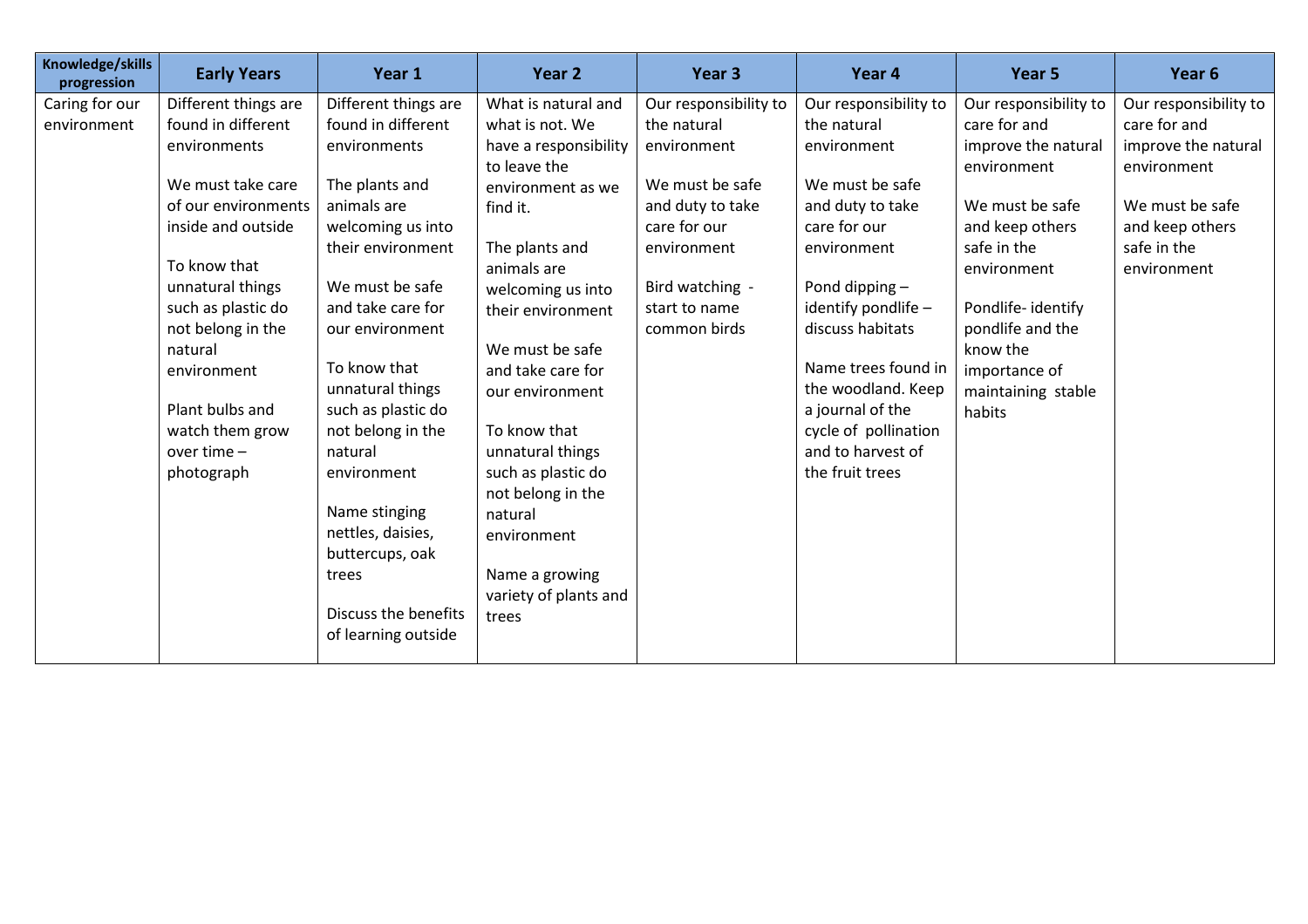| Knowledge/skills<br>progression          | <b>Early Years</b>                                                                                                                                    | Year 1                                                                                                                                                                                                                            | Year 2                                                                                                                                                                                                           | Year 3                                                                                                                                                                                                                                                                                                                                                                                            | Year 4                                                                                                                                                                                                                                                                                                                                                                                                                                                    | Year 5                                                                                                                                                                                                                                                                                                                                                                                    | Year 6                                                                                                                                                                                                                                                                                                                                                                                                                                                                                                                                                                                  |
|------------------------------------------|-------------------------------------------------------------------------------------------------------------------------------------------------------|-----------------------------------------------------------------------------------------------------------------------------------------------------------------------------------------------------------------------------------|------------------------------------------------------------------------------------------------------------------------------------------------------------------------------------------------------------------|---------------------------------------------------------------------------------------------------------------------------------------------------------------------------------------------------------------------------------------------------------------------------------------------------------------------------------------------------------------------------------------------------|-----------------------------------------------------------------------------------------------------------------------------------------------------------------------------------------------------------------------------------------------------------------------------------------------------------------------------------------------------------------------------------------------------------------------------------------------------------|-------------------------------------------------------------------------------------------------------------------------------------------------------------------------------------------------------------------------------------------------------------------------------------------------------------------------------------------------------------------------------------------|-----------------------------------------------------------------------------------------------------------------------------------------------------------------------------------------------------------------------------------------------------------------------------------------------------------------------------------------------------------------------------------------------------------------------------------------------------------------------------------------------------------------------------------------------------------------------------------------|
| Shelter<br><b>Building</b>               | Introduction to<br>basic den building<br>with support (some<br>indoor and outdoor<br>equipment)<br>Mini-den building<br>for insects - insect<br>hotel | Basic den building<br>with support (some<br>indoor and outdoor<br>equipment)<br>Mini-den building<br>for small animals<br>structures (mini-den<br>building)<br>Tripod construction<br>Erect a lean to<br>shelter, with<br>support | Independent tripod<br>structures - animal<br>den building<br>Introduction to<br>lashing and frapping<br>techniques to make<br>frames<br>Create a lean to<br>shelter,<br>independently or<br>with limited support | Create a tarpaulin<br>shelter in the<br>woodland<br>Work successfully as<br>a group, having<br>considered and<br>evaluated each<br>members'<br>contributions<br>Compare and<br>evaluate the<br>shelters in relation<br>to their sturdiness,<br>durability,<br>weatherproofing<br>and whether it is fit<br>for purpose<br>Deconstruct<br>shelters to return<br>woodland<br>environment as<br>found | Design and build<br>varying sized<br>shelters using<br>tarpaulin and<br>materials found in a<br>woodland<br>Work successfully<br>as a group, having<br>considered and<br>evaluated each<br>members'<br>contributions<br>Compare and<br>evaluate the<br>shelters in relation<br>to their sturdiness,<br>durability,<br>weatherproofing<br>and whether it is fit<br>for purpose<br>Deconstruct<br>shelters to return<br>woodland<br>environment as<br>found | Create a tipi shelter<br>with camouflage<br>Work successfully<br>as a group, having<br>considered and<br>evaluated each<br>members'<br>contributions<br>Compare and<br>evaluate the<br>shelters in relation<br>to their sturdiness,<br>durability,<br>weatherproofing<br>and whether it is fit<br>for purpose<br>Deconstruct<br>shelters to return<br>woodland<br>environment as<br>found | Shelter building<br>challenge - working<br>in teams the<br>children plan, build<br>and evaluate their<br>shelters (recap the<br>different ways to<br>build shelters) using<br>a set criteria eg 2<br>rooms/maximum<br>number of sticks<br>Work successfully as<br>a group, having<br>considered and<br>evaluated each<br>members'<br>contributions<br>Compare and<br>evaluate the<br>shelters in relation<br>to their sturdiness,<br>durability,<br>weatherproofing<br>and whether it is fit<br>for purpose<br>Deconstruct<br>shelters to return<br>woodland<br>environment as<br>found |
| Geographical<br>Skills and<br>Navigation | Follow rules and<br>boundaries                                                                                                                        | Use directional<br>language (near and<br>far; left and right)                                                                                                                                                                     | Use simple compass<br>directions (North,                                                                                                                                                                         | Demonstrate<br>understanding of                                                                                                                                                                                                                                                                                                                                                                   | Recognise features<br>and symbols on the<br>map                                                                                                                                                                                                                                                                                                                                                                                                           | Use the eight points<br>of a compass and                                                                                                                                                                                                                                                                                                                                                  | Us ethe eight points<br>of a compass, four<br>and six-figure grid                                                                                                                                                                                                                                                                                                                                                                                                                                                                                                                       |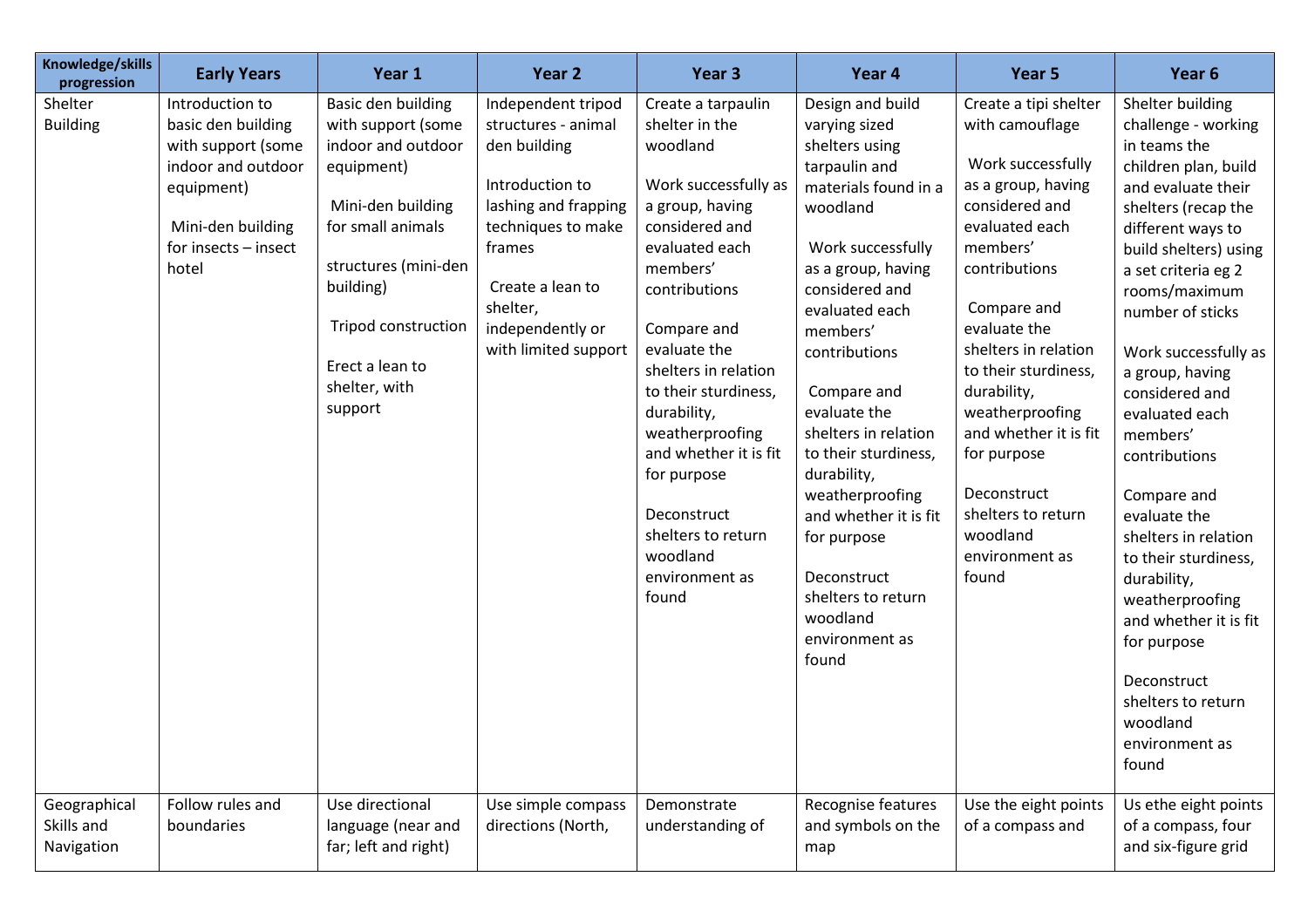| Knowledge/skills<br>progression | <b>Early Years</b>                                                                                     | Year 1                                                                                                                                                                                     | Year 2                                                                                                                                                                                                                                                                                  | Year <sub>3</sub>                                                                                                                                                                                                                                                                                                                                   | Year 4                                                                                                                                                                                                                                                                                                                                                | Year 5                                                                                                                                                                                                                                                                                                                                                                                                                                                                                                                                                                                                    | Year 6                                                                                                                                                                                                                                                                                                                                                                                                                                                                                                                                                                                                                         |
|---------------------------------|--------------------------------------------------------------------------------------------------------|--------------------------------------------------------------------------------------------------------------------------------------------------------------------------------------------|-----------------------------------------------------------------------------------------------------------------------------------------------------------------------------------------------------------------------------------------------------------------------------------------|-----------------------------------------------------------------------------------------------------------------------------------------------------------------------------------------------------------------------------------------------------------------------------------------------------------------------------------------------------|-------------------------------------------------------------------------------------------------------------------------------------------------------------------------------------------------------------------------------------------------------------------------------------------------------------------------------------------------------|-----------------------------------------------------------------------------------------------------------------------------------------------------------------------------------------------------------------------------------------------------------------------------------------------------------------------------------------------------------------------------------------------------------------------------------------------------------------------------------------------------------------------------------------------------------------------------------------------------------|--------------------------------------------------------------------------------------------------------------------------------------------------------------------------------------------------------------------------------------------------------------------------------------------------------------------------------------------------------------------------------------------------------------------------------------------------------------------------------------------------------------------------------------------------------------------------------------------------------------------------------|
|                                 | Use prepositional<br>language<br>Up, over, under,<br>beside, behind etc<br>Promote free<br>exploration | Describe the<br>location of features<br>and routes on a<br>map<br>Recognise<br>landmarks and<br>human and physical<br>features<br>Devise a simple map<br>and use basic<br>symbols in a key | South, East and<br>West)<br>Use directional<br>language (near and<br>far; left and right)<br>Describe the<br>location of features<br>and routes on a<br>map<br>Recognise<br>landmarks and<br>human and physical<br>features<br>Devise a simple map<br>and use basic<br>symbols in a key | the concept of a<br>basic map<br>Navigate your way<br>around a simple<br>orienteering course<br>Understand the<br>term orientate a<br>map<br>Complete a simple<br>orienteering activity<br>in pairs / groups<br>Record information<br>accurately<br>Follow rules when<br>completing a<br>orienteering activity<br>Use a compass to<br>identify NSEW | Understand how to<br>orientate the map<br>Demonstrate<br>understanding of a<br>orienteering course<br>Apply skills of<br>orienteering<br>including route<br>choice and symbol<br>recognition<br>Build trust with a<br>partner and work<br>together when<br>orienteering<br>independently using<br>a compass<br>Use the eight points<br>of the compass | four figure grid<br>references<br>Develop expertise in<br>the orienteering<br>skills of orientating<br>a map, following a<br>course, and<br>recognition of<br>relevant map<br>symbols<br>Demonstrate an<br>understanding of<br>the relationship<br>between pacing and<br>distance<br>Plan a short loop<br>course for another<br>pair to follow<br>Improve confidence<br>in map reading and<br>the transfer of<br>information from<br>map to ground<br>Apply skills of<br>orienteering<br>including route<br>choice and symbol<br>recognition<br>Plan the most<br>efficient route so<br>that the course is | references, symbols<br>and key (including<br>the use of Ordnance<br>Survey Maps)<br>Further develop<br>navigational skills by<br>planning ahead,<br>identifying<br>problems and<br>making decisions<br>Learn to balance<br>speed and accuracy<br>Set, read and follow<br>a bearing<br>Practice and<br>develop pacing skills<br>Be able to take a<br>bearing from a map<br>and use that<br>bearing to find a<br>control point<br>Combine map<br>reading and<br>compass skills<br>Successfully<br>undertake an<br>orienteering<br>competition using<br>an unfamiliar map<br>in a new location<br>Demonstrate<br>effective use of |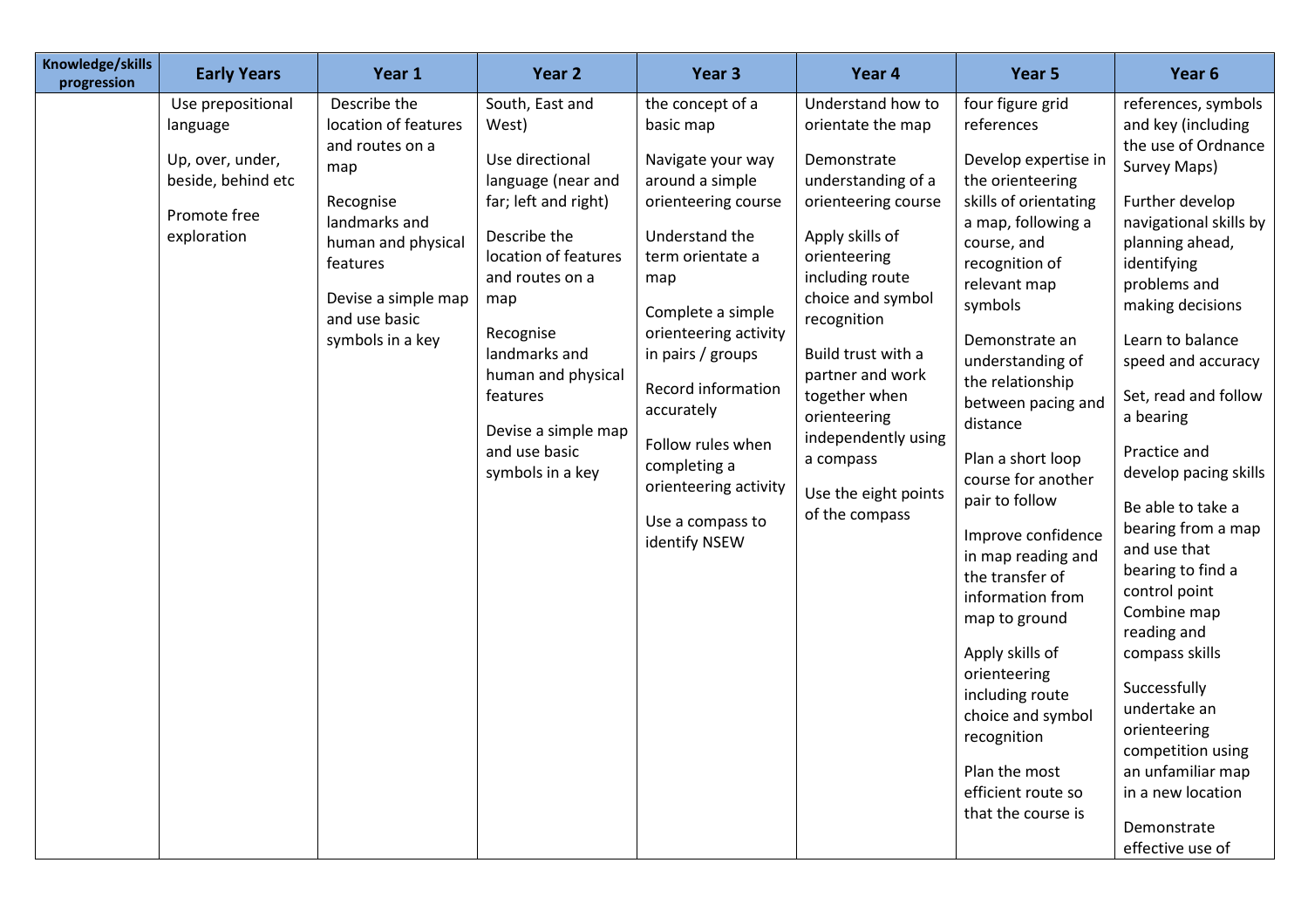| Knowledge/skills<br>progression | <b>Early Years</b>                                                                                                                                                                                                     | Year 1                                                                                                                                                                                                                                                                                      | Year <sub>2</sub>                                                                                                                                                                                                                                                                                                    | Year <sub>3</sub>                                                                                                                                                                                    | Year 4                                                                                                                                                                                      | Year <sub>5</sub>                                                                                                                                            | Year <sub>6</sub>                                                                                                                                                                                                                                                                     |
|---------------------------------|------------------------------------------------------------------------------------------------------------------------------------------------------------------------------------------------------------------------|---------------------------------------------------------------------------------------------------------------------------------------------------------------------------------------------------------------------------------------------------------------------------------------------|----------------------------------------------------------------------------------------------------------------------------------------------------------------------------------------------------------------------------------------------------------------------------------------------------------------------|------------------------------------------------------------------------------------------------------------------------------------------------------------------------------------------------------|---------------------------------------------------------------------------------------------------------------------------------------------------------------------------------------------|--------------------------------------------------------------------------------------------------------------------------------------------------------------|---------------------------------------------------------------------------------------------------------------------------------------------------------------------------------------------------------------------------------------------------------------------------------------|
|                                 |                                                                                                                                                                                                                        |                                                                                                                                                                                                                                                                                             |                                                                                                                                                                                                                                                                                                                      |                                                                                                                                                                                                      |                                                                                                                                                                                             | completed in the<br>quickest time                                                                                                                            | orientating a map,<br>using a compass,<br>setting, reading and<br>following bearings,<br>and scale to<br>navigate around a<br>score (scatter)<br>orienteering course                                                                                                                  |
| Play /<br>Exploring             | Introduction to<br>rules and<br>boundaries<br>Rules near open<br>water<br>Promotion of free<br>exploration<br>Promotion of<br>independent<br>learning<br>opportunities/skills<br>Seasonal walks<br>Search for wildlife | Re-enforce rules<br>and boundaries<br>Rules near open<br>water<br>Travel safely over<br>the terrain in Forest<br>School<br>Carry sticks safely<br>Work as a team to<br>co-operate and<br>communicate<br>clearly<br>Discover what's in a<br>pond<br>Search for insects<br>Make a daisy chain | Re-enforce rules<br>and boundaries of<br>forest schools<br>Move logs safely -<br>initially with<br>support<br>Build a bridge<br>Become a nature<br>detective - become<br>an expert in chosen<br>interest<br>Share findings with<br>learning partner or<br>small group<br>Discuss the benefits<br>of learning outside | Children explain<br>rules to others<br>Take part in<br>outdoor challenges<br>on own and in a<br>team<br>Climb a tree<br>Make something<br>out of wood<br>Discuss the benefits<br>of learning outside | Play woodland<br>versions of games<br>Work in a team<br>during games and<br>scavenger hunts<br>Make a woodland<br>sculpture<br>Cook outdoors<br>Discuss the benefits<br>of learning outside | Make up own game<br>and teach it to<br>someone<br>explain why wearing<br>appropriate clothing<br>is important<br>Discuss the benefits<br>of learning outside | Design and create a<br>wooden object by<br>whittling<br>Create a treasure<br>hunt<br>describe flexibility,<br>strength, control<br>and balance when<br>participating in<br>outdoor activities.<br>explain the<br>beneficial effects of<br>different OAA<br>activities on the<br>body. |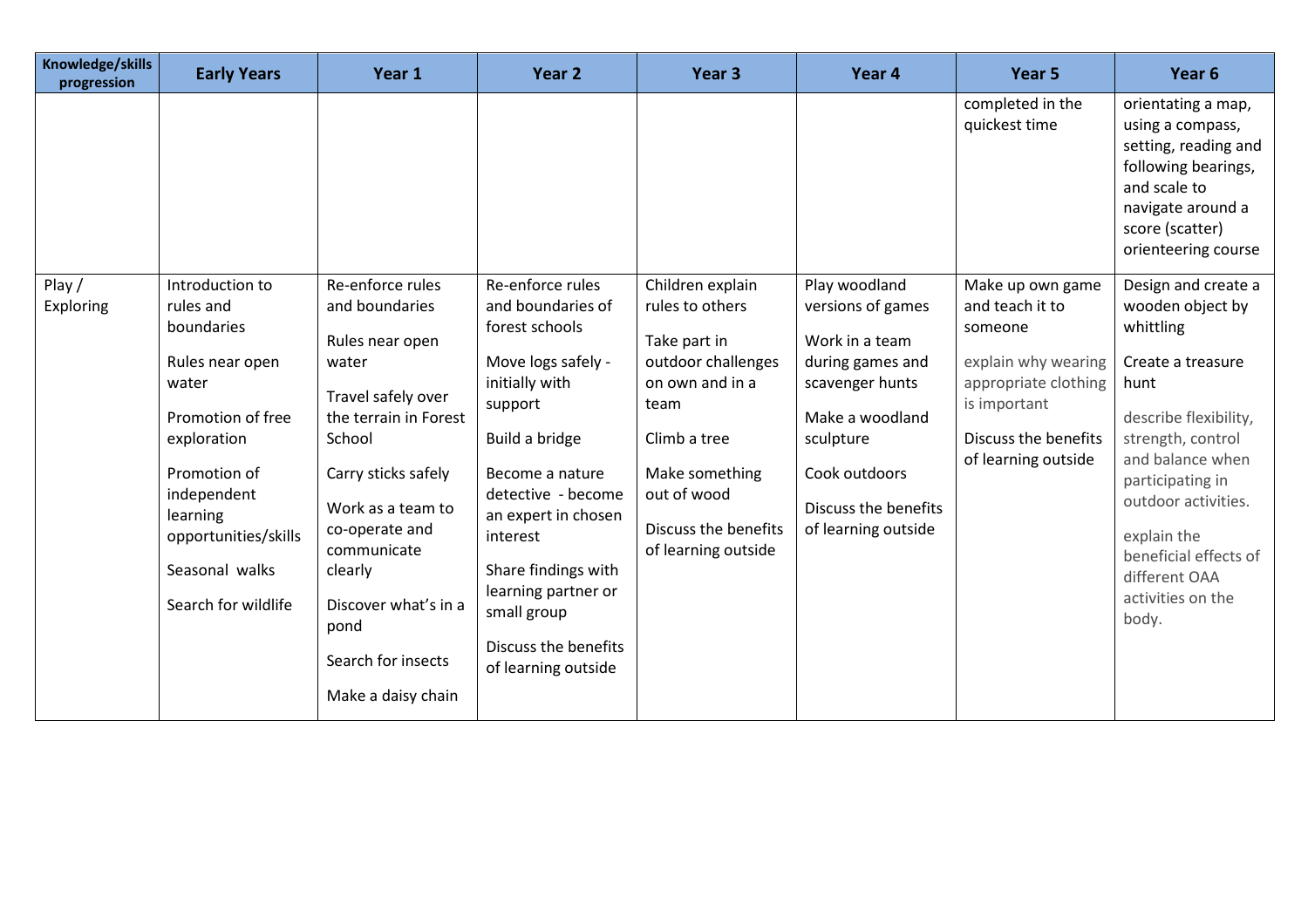| Knowledge/skills<br>progression                                                                        | Year 1                                                                                              | <b>Early Years</b><br>Year <sub>2</sub>                                                                                                                                                                                                                                                                                                                                                                                                                                                                      | Year <sub>3</sub>                                                                                                                                                                                                                                                                                                                                                                                                                                                                                       | Year 4                                                                                                                                                                                                                                                                                                                                                                                                                                                                       | Year 5                                                                                                                                                                                                                                                                                                                                                                                                                                                                                                                                                                                                                      | Year 6                                                                                                                                                                                                                                                                                                                                                                                                                                                                                                                                                          |
|--------------------------------------------------------------------------------------------------------|-----------------------------------------------------------------------------------------------------|--------------------------------------------------------------------------------------------------------------------------------------------------------------------------------------------------------------------------------------------------------------------------------------------------------------------------------------------------------------------------------------------------------------------------------------------------------------------------------------------------------------|---------------------------------------------------------------------------------------------------------------------------------------------------------------------------------------------------------------------------------------------------------------------------------------------------------------------------------------------------------------------------------------------------------------------------------------------------------------------------------------------------------|------------------------------------------------------------------------------------------------------------------------------------------------------------------------------------------------------------------------------------------------------------------------------------------------------------------------------------------------------------------------------------------------------------------------------------------------------------------------------|-----------------------------------------------------------------------------------------------------------------------------------------------------------------------------------------------------------------------------------------------------------------------------------------------------------------------------------------------------------------------------------------------------------------------------------------------------------------------------------------------------------------------------------------------------------------------------------------------------------------------------|-----------------------------------------------------------------------------------------------------------------------------------------------------------------------------------------------------------------------------------------------------------------------------------------------------------------------------------------------------------------------------------------------------------------------------------------------------------------------------------------------------------------------------------------------------------------|
| <b>Using Tools</b><br>Introduction to<br>tools (hammers,<br>Knots<br>forks), saws<br>Threading/weaving | use of basic tools<br>(peelers for<br>forks), saws<br>Introduction to<br>basic clove hitch<br>knots | Continuation of the<br>Continuation of the<br>use of basic tools,<br>mallets, trowels and<br>larger ropes and<br>whittling, hammers,<br>independent cutting<br>mallets, trowels and<br>of string<br>Use of bow saw 1-1<br>to cut discs and<br>peelers for whittling<br>More sophisticated<br>use of knots for<br>attaching to<br>structures and trees<br>Example - Overhand<br>knot and half hitch<br>Lashing and<br>frapping techniques<br>to make frames<br>Clove hitch knots<br>Constrictor hitch<br>knot | In Key Stage 2<br>children will<br>develop their skills<br>when using a range<br>of tools. Tools will<br>only be used when<br>the children are<br>physically, mentally<br>and socially ready to<br>do so. Children's<br>ability to use tools<br>will develop at<br>different ages<br>saws, knives for<br>whittling, garden<br>forks, spades,<br>hammers<br>Lashing and<br>frapping frames and<br>dual structures<br>Clove hitch knot<br>Constrictor hitch<br>knot<br>Round turn and half<br>hitch knots | In Key Stage 2<br>children will<br>develop their skills<br>when using a range<br>of tools. Tools will<br>only be used when<br>the children are<br>physically, mentally<br>and socially ready to<br>do so. Children's<br>ability to use tools<br>will develop at<br>different ages<br>saws, knives for<br>whittling, garden<br>forks, spades,<br>hammers, loppers<br>Clove hitch knot<br>Constrictor hitch<br>knot<br>Round turn and half<br>hitch knots<br>Timber Hitch knot | In Key Stage 2<br>children will<br>develop their skills<br>when using a range<br>of tools. Tools will<br>only be used when<br>the children are<br>physically, mentally<br>and socially ready to<br>do so. Children's<br>ability to use tools<br>will develop at<br>different ages<br>saws, knives for<br>whittling, garden<br>forks, spades,<br>hammers, loppers,<br>secateurs<br>Independent use of<br>lashing and frapping<br>techniques<br>Clove hitch knot<br>Constrictor hitch<br>knot<br>Round turn and half<br>hitch knots<br>Timber Hitch knot<br>Taut line hitch knot<br>Evaluate the<br>effectiveness of<br>knots | In Key Stage 2<br>children will<br>develop their skills<br>when using a range<br>of tools. Tools will<br>only be used when<br>the children are<br>physically, mentally<br>and socially ready to<br>do so. Children's<br>ability to use tools<br>will develop at<br>different ages<br>saws, knives for<br>whittling, garden<br>forks, spades,<br>hammers, loppers,<br>secateurs<br>Clove hitch knot<br>Constrictor hitch<br>knot<br>Round turn and half<br>hitch knots<br>Timber Hitch knot<br>Taut line hitch knot<br>Evaluate the<br>effectiveness of<br>knots |